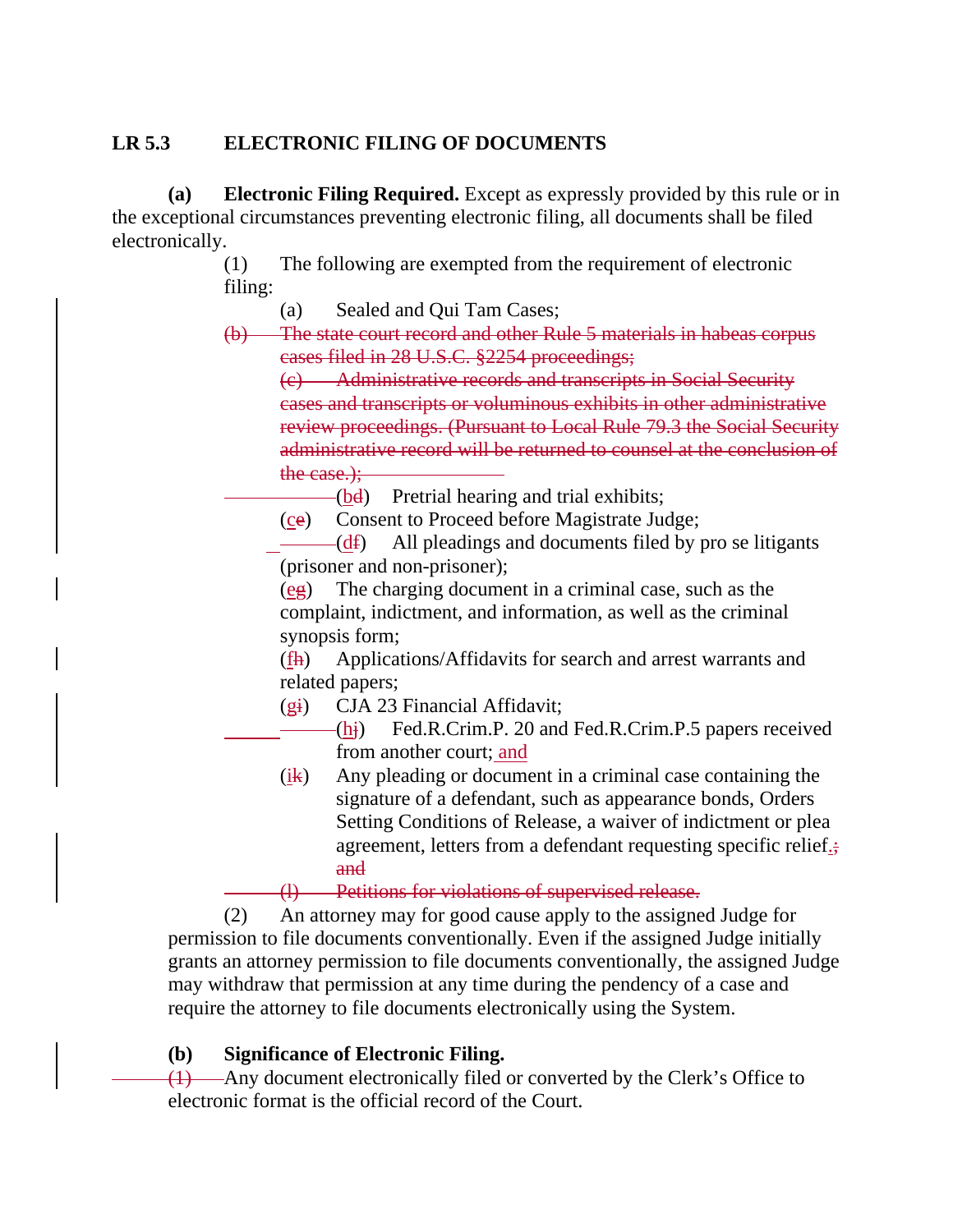(2) Electronic transmission of a document to the Electronic Filing System with the transmission of the Notice of Electronic Filing (NEF) constitutes service of the filed document upon each party in the case who is registered as a Filing User or is a pro se party that has consented to receive service of documents electronically according to notice provided on the docket sheet. Any other party or parties shall be served documents according to these Local Rules, the Federal Rules of Civil Procedure and the Federal Rules of Criminal Procedure.

### **(c) Registration for Electronic Filing.**

 (1) Attorneys admitted to the bar of this Court and those making a special appearance pursuant to LR 83.1(d), shall register as filing users of the Court's CM/ECF system prior to filing any pleadings. Registration shall be submitted on an Attorney Registration Form, a copy of which is on the Court's web page (www.ncmd.uscourts.gov.) To be properly included on a case's docket sheet as an electronic filer, attorneys should electronically file a notice of appearance or a pleading.

 (2) Upon the approval of the assigned Judge, a party to a case who is not represented by an attorney may register as an CM/ECF Filing User in the CM/ECF System solely for the purpose of the action.

 (3) Registration constitutes consent to service of all documents by electronic means as provided in these procedures.

 (4) Within ten days after receiving their initial password, attorneys must select a new password of their own choosing. Filing Users agree to protect the security of their passwords, and, if an attorney believes the security of an existing password has been compromised, the attorney must change their password immediately.

# **(d) Filing and Service of Civil Case Opening Documents**

Except for cases requesting to be placed under seal, cases shall be filed electronically using CM/ECF with filing fees being paid online using a credit card.

 (2) Counsel should complete the summons form in Adobe interactive format, which is located on the Court's website, and e-mail it to newcases@ncmd.uscourts.gov for issuance.

 (3) When filing a case with a motion for a temporary restraining order (TRO), the filing attorney shall notify the Clerk of Court by phone that a motion for TRO will be filed and submit the proposed TRO to clerk@ncmd.uscourts.gov.

#### **(e) Signatures**

 (1) The electronic filing of complaints, petitions, pleadings, motions, or other documents by an attorney who is a registered participant in the Electronic Case Filing System shall constitute the signature of that attorney under Federal Rule of Civil Procedure 11.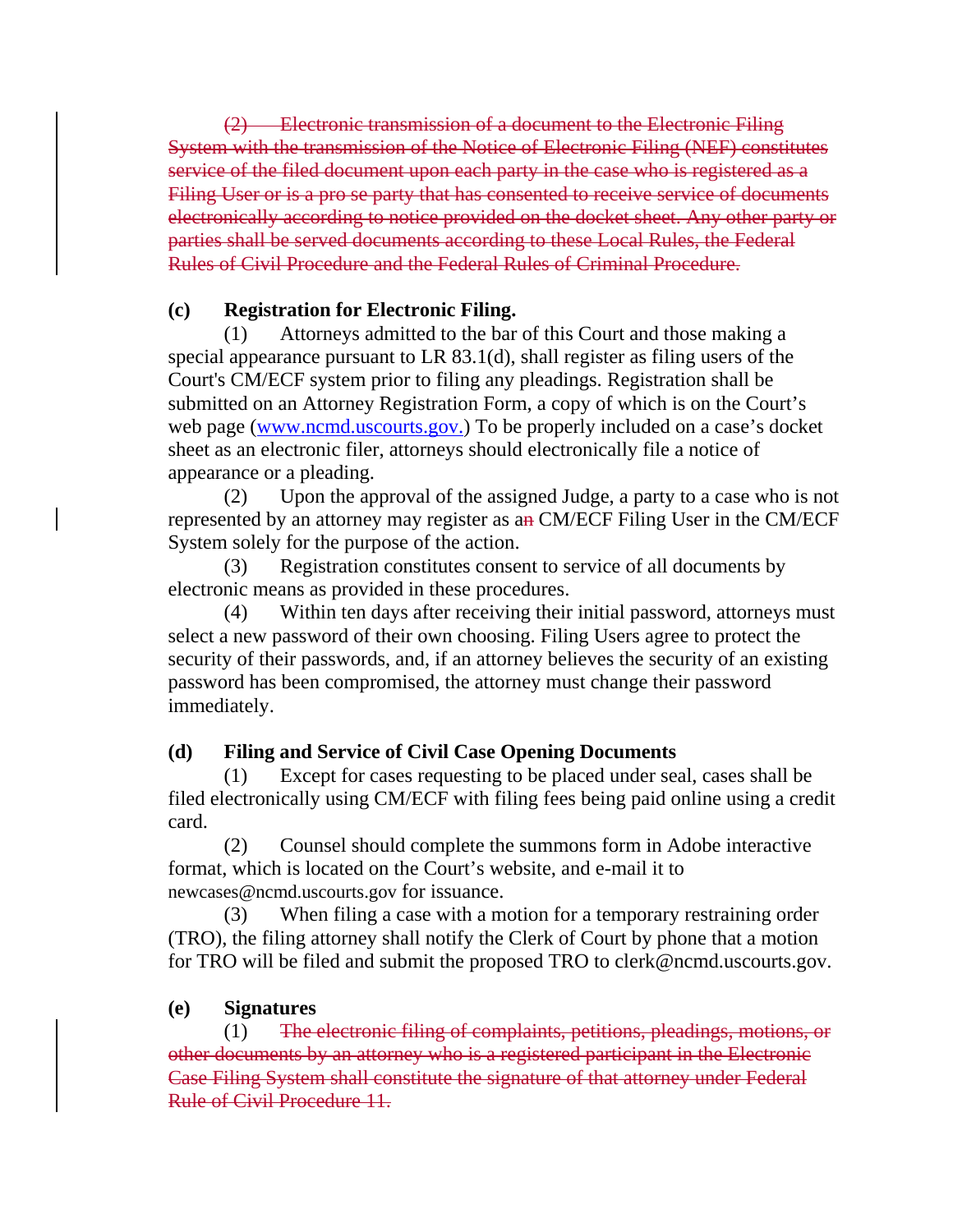(2) The name of the CM/ECF user under whose log-in and password the document is submitted must be preceded by a "/s/" and typed in the space where the signature would otherwise appear.

(3) If an attorney scans and files a document with original signatures and the attorney believes the signatures have intrinsic value, the attorney shall retain the original document until two (2) years after the expiration of the time for filing a timely appeal of a final judgment or decree, or after receipt by the Clerk of Court of an order terminating the action on appeal.

 $(24)$  The filing user of any document requiring more than one signature (e.g., pleadings filed by visiting lawyers, stipulations, joint status reports) must include either an image of the other signatures or an "/s/" before the typed name where the signature would otherwise appear. By submitting such a document, the filing attorney certifies that each of the other signatories has expressly agreed to the form and substance of the document and that the filing attorney has their actual authority to submit the document electronically.

### **(f) Entry of Court Orders.**

 (1) All orders, decrees, judgments, and proceedings of the Court will be filed electronically by the Court or Court personnel in accordance with these rules, which will constitute entry on the docket kept by the clerk. Orders may be issued as "text-only" entries on the docket, without an attached document. Any order filed electronically has the same force and effect as if the Judge had signed a paper copy of the order and it had been entered on the docket in a conventional manner.

 (2) In accordance with Local Rules 7.3(j) and 77.2, a moving party shall submit to the District Judge after filing a motion for which no supporting brief is required, a proposed order granting the motion and setting forth the requested relief. The proposed order should be docketed as an attachment to the motion and a copy e-mailed to the appropriate Judge's e-mail address as specified in the NCMD CM/ECF Administrative Policies and Procedures Manual.

 (3) Proposed orders on motions for enlargements of time made pursuant to Local Rule 77.2, requests for entry of default and proposed temporary restraining orders in new cases should be filed as an attachment and shall be emailed to clerk@ncmd.uscourts.gov. No other documents or pleadings may be sent to the Clerk's Office at this e-mail address.

# **(g) Technical Failures.**

 (1) A technical failure does not relieve a party of exercising due diligence to timely file and serve documents. The Clerk's Office shall deem the Court's CM/ECF site to be subject to a technical failure on a given day if the site is unable to accept filings continuously or intermittently over the course of any period of time greater than one hour after 10:00 a.m. Eastern Time that day. Known systems outages will be posted on the Court's web page, if possible.